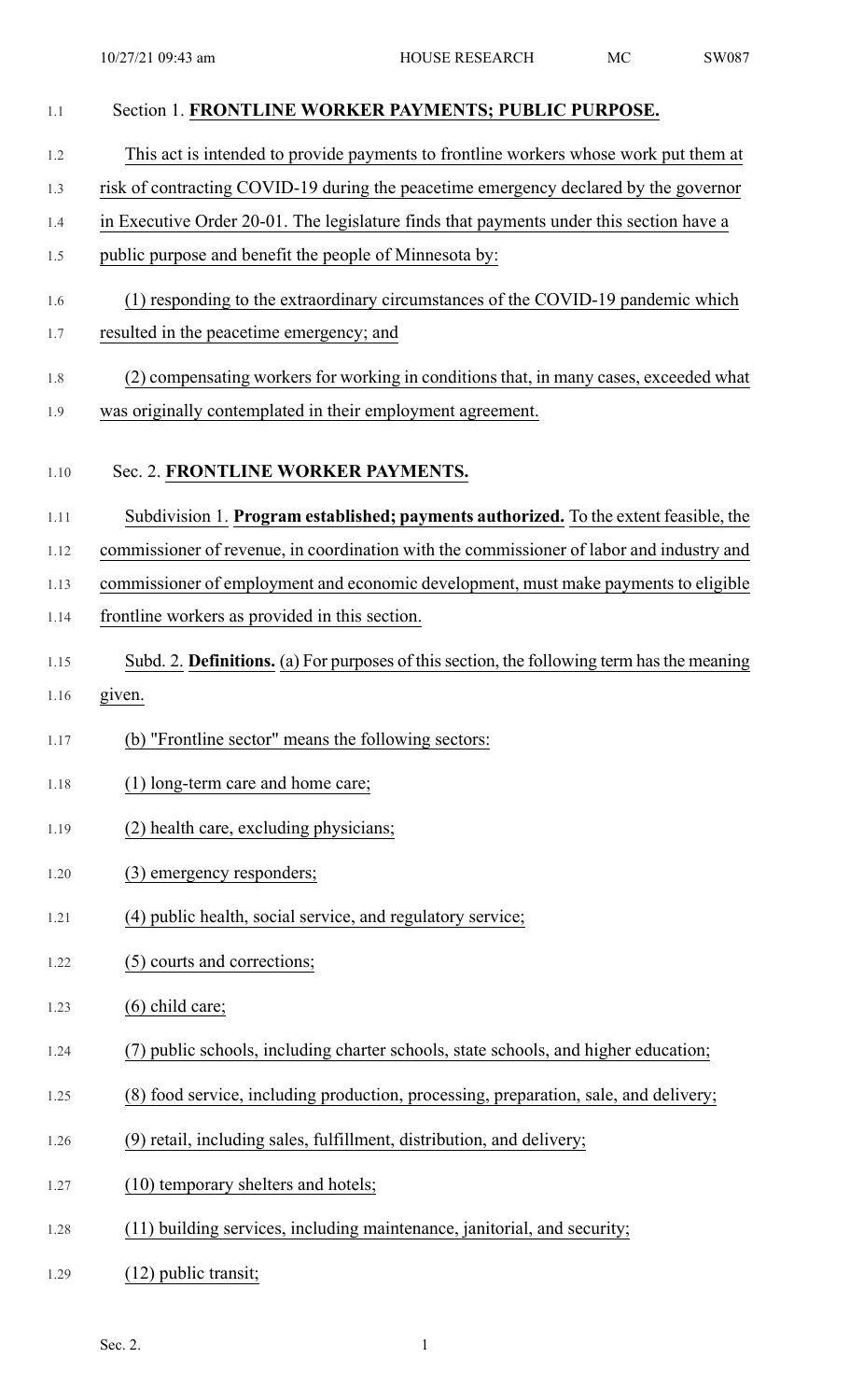10/27/21 09:43 am HOUSE RESEARCH MC SW087

| 2.1  | (13) ground and air transportation services;                                                    |
|------|-------------------------------------------------------------------------------------------------|
| 2.2  | (14) manufacturing; and                                                                         |
| 2.3  | (15) vocational rehabilitation.                                                                 |
| 2.4  | Subd. 3. Eligible frontline workers. (a) An individual is eligible to receive a payment         |
| 2.5  | under this section if the individual:                                                           |
| 2.6  | (1) was employed for at least 120 hours in Minnesota in one or more frontline sectors           |
| 2.7  | during the time period beginning March 15, 2020, and ending June 30, 2021; and                  |
| 2.8  | $(2)$ for the hours worked under clause $(1)$ , was not able to telework due to the nature of   |
| 2.9  | their work and worked in close proximity to individuals outside of the individual's household;  |
| 2.10 | (3) meets the income requirement in paragraph (b); and                                          |
| 2.11 | (4) did not collect unemployment insurance benefits for more than 20 weeks on a                 |
| 2.12 | cumulative basis during the time period beginning March 15, 2020, and ending June 30,           |
| 2.13 | 2021.                                                                                           |
| 2.14 | (b) To qualify for a payment, an individual's adjustable gross income, as defined in            |
| 2.15 | section 62 of the Internal Revenue Code, must be less than the following amounts for taxable    |
| 2.16 | years beginning after December 31, 2019, and before January 1, 2021:                            |
| 2.17 | (1) for an individual who was employed in an occupation with direct COVID-19 patient            |
| 2.18 | care responsibilities, \$250,000 for a married taxpayer filing a joint return and \$150,000 for |
| 2.19 | all other filers; or                                                                            |
| 2.20 | (2) for all other individuals, \$185,000 for a married taxpayer filing a joint return and       |
| 2.21 | \$85,000 for all other filers.                                                                  |
| 2.22 | Subd. 4. Application; verification of eligibility. (a) To qualify for a payment under           |
| 2.23 | this section, an individual must apply to the commissioner of labor and industry in the form    |
| 2.24 | and manner specified by the commissioner. As part of the application, an individual must        |
| 2.25 | certify to the commissioner of labor and industry that the individual meets the eligibility     |
| 2.26 | requirements in subdivision 3.                                                                  |
| 2.27 | (b) No later than 45 days after final enactment of this act, the commissioner of labor and      |
| 2.28 | industry must establish a process for accepting applications for payments under this section    |
| 2.29 | and begin accepting applications. The commissioner must not accept an application submitted     |
| 2.30 | more than 45 days after opening the application period.                                         |
| 2.31 | (c) The commissioner of labor and industry must assist applicants in submitting an              |
| 2.32 | application under this section, including but not limited to:                                   |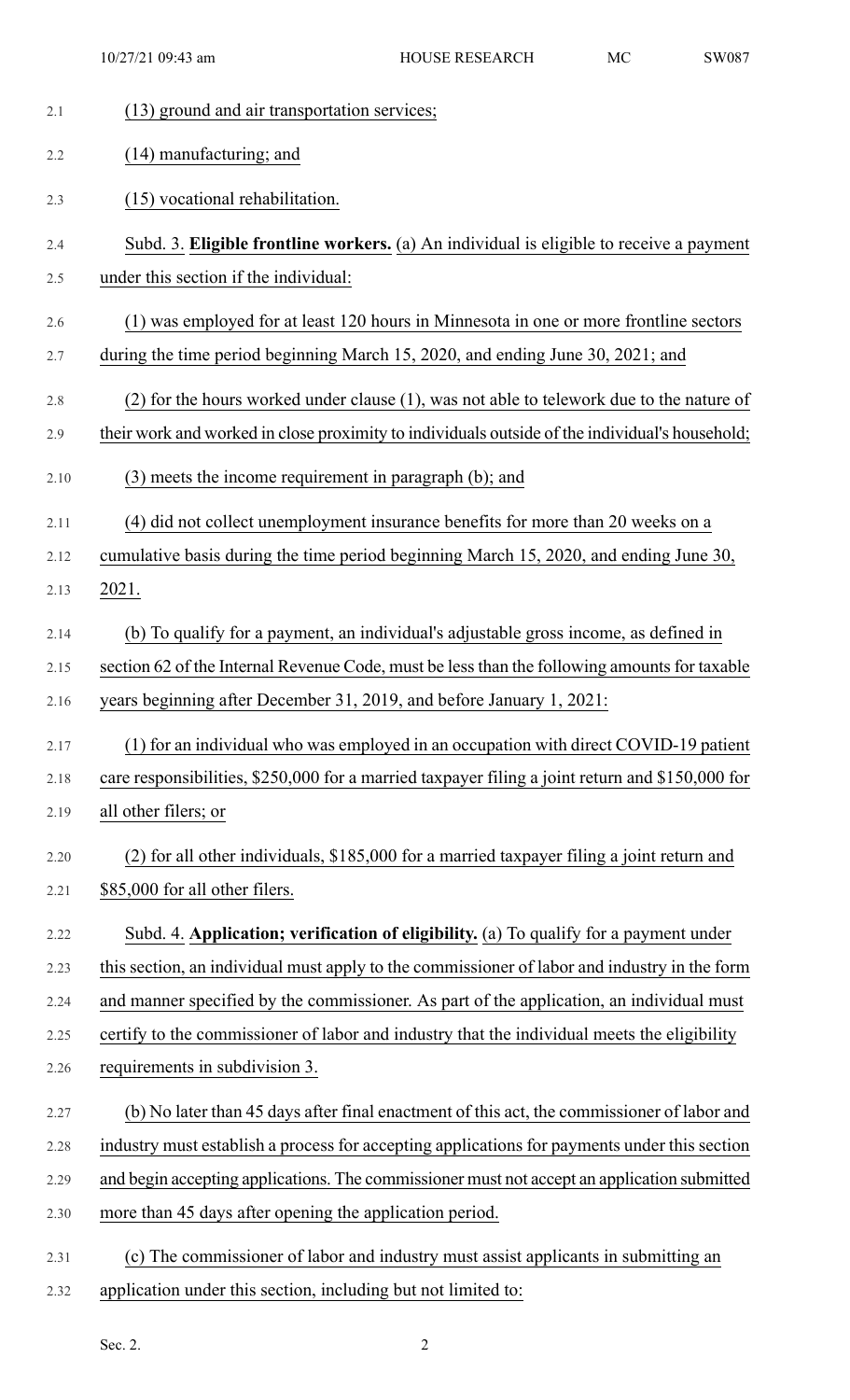- 3.1 (1) establishing a multilingual temporary help line for applicants; and 3.2 (2) offering multilingual applications and multilingual instructions. 3.3 (d) To the extent possible, the commissioners of labor and industry, employment and 3.4 economic development, and revenue must verify applicant eligibility for a payment under 3.5 this section. If the commissioners lack the information to verify an applicant's eligibility in 3.6 a timely fashion, the commissioner of labor and industry must accept the applicant's 3.7 self-certification of eligibility in the absence of contrary information. 3.8 (e) An applicant for a payment under thissection may appeal a denial of eligibility under 3.9 thissubdivision to the commissioner of labor and industry within 15 days of notice of denial. 3.10 The commissioner of labor and industry's decision on an appeal is final. 3.11 (f) The commissioner of labor and industry may contract with a third party to implement 3.12 part or all of the application process and assistance required under this subdivision. 3.13 Subd. 5. **Eligibility; payments.** (a) After the deadline for applications undersubdivision 3.14 4 has elapsed, the commissioner of revenue must determine the payment amount based on 3.15 available appropriations and the number of applications received from eligible frontline 3.16 workers. The payment amount must be the same for each eligible frontline worker, and 3.17 must not exceed \$1,500. 3.18 (b) As soon as practicable, the commissioner of revenue must make payments of the 3.19 amount determined under paragraph (a) to all eligible frontline workers who applied in 3.20 accordance with subdivision 4. 3.21 (c) If the full appropriation for payments is not expended after the initial round of 3.22 payments under paragraphs(a) and (b), the commissioner of labor and industry must reopen 3.23 the application period and allow eligible frontline workers who have not received a payment 3.24 to apply for a payment. The commissioner of revenue must make payments of \$1,500 for 3.25 all eligible frontline workers who apply under this paragraph, until the full appropriation is 3.26 expended. 3.27 (d) The commissioner of revenue may contract with a third party to implement part or 3.28 all of the payment process required under this subdivision. 3.29 Subd. 6. **Data practices.** (a) Data collected or created by the commissioner because an 3.30 individual has sought information about, applied for, been denied, or received a payment 3.31 under this section are classified as private data on individuals or nonpublic data, as defined
- 3.32 in Minnesota Statutes, section 13.02, subdivisions 9 and 12.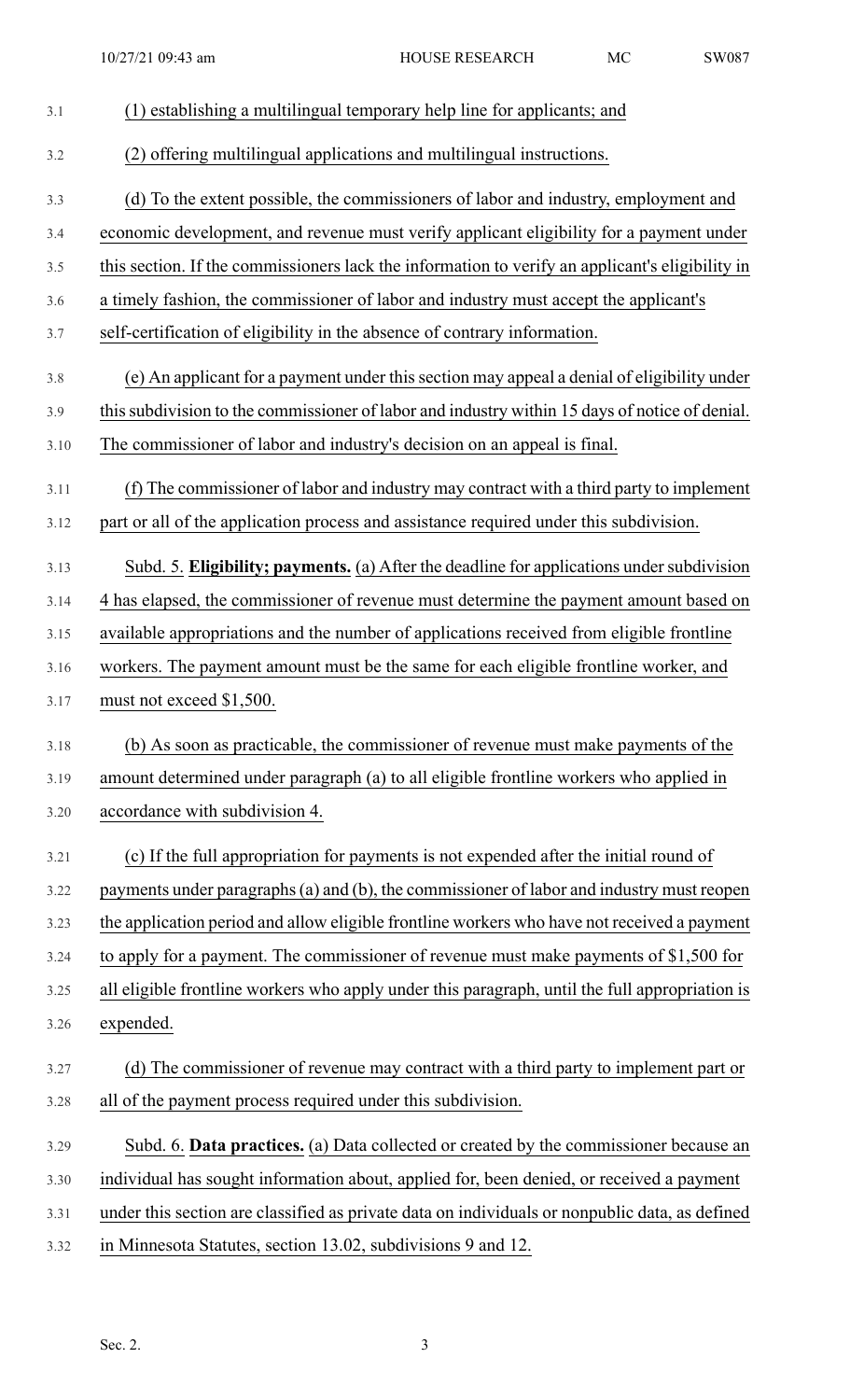| 4.1  | (b) Data classified as private data on individuals or nonpublic data, including return        |
|------|-----------------------------------------------------------------------------------------------|
| 4.2  | information, as defined in Minnesota Statutes, section 270B.01, subdivision 3, may be         |
| 4.3  | shared or disclosed between the commissioner of revenue, the commissioner of employment       |
| 4.4  | and economic development, and the commissioner of labor and industry, and any third party     |
| 4.5  | vendor contracted with under subdivision 4, to the extent necessary to verify eligibility and |
| 4.6  | administer payments under this section.                                                       |
| 4.7  | Subd. 7. Notice requirement. (a) No later than 15 days after the application period is        |
| 4.8  | opened under subdivision 4, employers in a frontline sector must provide notice, in a form    |
| 4.9  | approved by the commissioner of labor and industry, advising all workers who may be           |
| 4.10 | eligible for payments under this section of the assistance potentially available to them and  |
| 4.11 | how to apply for benefits. An employer must provide notice using the same means the           |
| 4.12 | employer uses to provide other work-related notices to employees.                             |
| 4.13 | (b) Notice provided under paragraph (a) must be at least as conspicuous as:                   |
| 4.14 | (1) posting a copy of the notice at each work site where workers work, and where the          |
| 4.15 | notice may be readily observed and reviewed by all workers working at the site; or            |
| 4.16 | (2) providing a paper or electronic copy of the notice to all workers.                        |
| 4.17 | (c) The commissioner of labor and industry may exercise the commissioner of labor and         |
| 4.18 | industry's authority under Minnesota Statutes, section 177.27, subdivision 7, to enforce the  |
| 4.19 | notice requirement in this subdivision.                                                       |
| 4.20 | Subd. 8. Payments not to be considered income. (a) For the purposes of this subdivision,      |
| 4.21 | "subtraction" has the meaning given in Minnesota Statutes, section 290.0132, subdivision      |
| 4.22 | 1, and the rules in that subdivision apply for this subdivision.                              |
| 4.23 | (b) The amount of frontline worker payments received under this section is a subtraction.     |
| 4.24 | (c) Frontline worker payments under this section are excluded from income, as defined         |
| 4.25 | in Minnesota Statutes, sections 290.0674, subdivision 2a, and 290A.03, subdivision 3(b).      |
| 4.26 | (d) Notwithstanding any law to the contrary, payments under this section must not be          |
| 4.27 | considered income for purposes of determining eligibility or recertifying eligibility for:    |
| 4.28 | (1) Child Care Assistance Programs under Minnesota Statutes, chapter 119B;                    |
| 4.29 | (2) Medical Assistance under Minnesota Statutes, chapter 256B;                                |
| 4.30 | (3) General Assistance, Minnesota Supplemental Aid, and food support under Minnesota          |
| 4.31 | Statutes, chapter 256D;                                                                       |
| 4.32 | (4) Housing Support under Minnesota Statutes, chapter 256I;                                   |

Sec. 2.  $4$